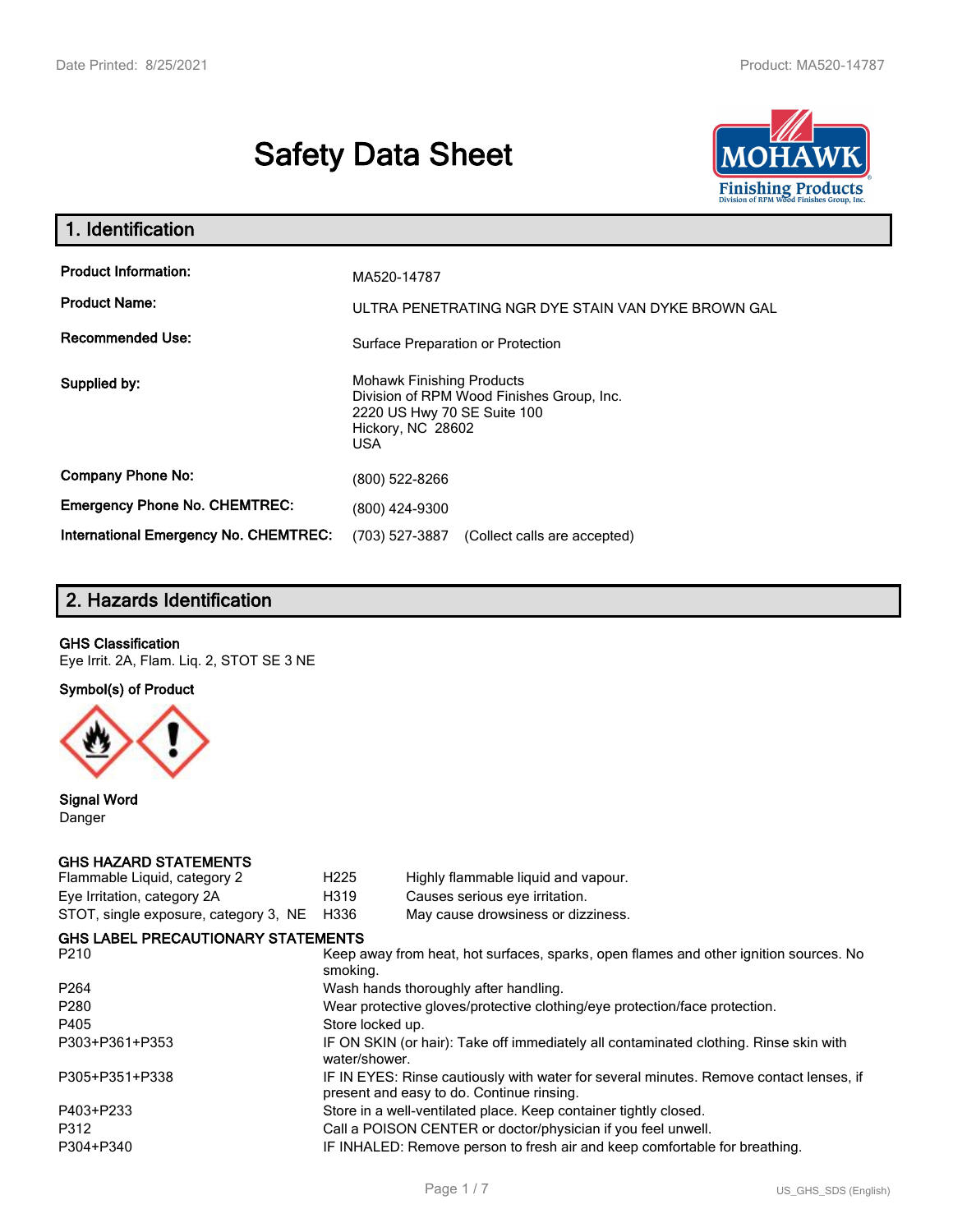| If eye irritation persists: Get medical advice/attention.      |
|----------------------------------------------------------------|
|                                                                |
|                                                                |
| Ground/bond container and receiving equipment.                 |
| Use explosion-proof electrical/ventilating/lighting/equipment. |
|                                                                |
| Take precautionary measures against static discharge.          |
|                                                                |

## **3. Composition/Information on ingredients**

| <b>Chemical Name</b>              | CAS-No.   | <b>Wt.</b> % | <b>GHS Symbols</b>    | <b>GHS Statements</b> |
|-----------------------------------|-----------|--------------|-----------------------|-----------------------|
| acetone                           | 67-64-1   | 75-100       | GHS02-GHS07           | H225-302-319-332-336  |
| ethanol                           | 64-17-5   | $2.5 - 10$   | GHS02                 | H <sub>225</sub>      |
| ethoxypropanol                    | 1569-02-4 | $1.0 - 2.5$  | GHS02-GHS07           | H226-332-336          |
| propylene glycol monomethyl ether | 107-98-2  | $0.1 - 1.0$  | GHS02-GHS06-<br>GHS07 | H226-331-336          |

The exact percentage (concentration) of ingredients is being withheld as a trade secret.

The text for GHS Hazard Statements shown above (if any) is given in the "Other information" Section.

## **4. First-aid Measures**



FIRST AID - EYE CONTACT: IF IN EYES: Rinse cautiously with water for several minutes. Remove contact lenses, if present and easy to do. Continue rinsing. If eye irritation persists: Get medical advice/attention.

FIRST AID - SKIN CONTACT: IF ON SKIN (or hair): Take off immediately all contaminated clothing. Rinse skin with water/shower.

FIRST AID - INGESTION: IF SWALLOWED: rinse mouth. Do NOT induce vomiting. IF exposed or if you feel unwell: Call a POISON CENTER or doctor/physician.

FIRST AID - INHALATION: IF INHALED: Remove person to fresh air and keep comfortable for breathing.

# **5. Fire-fighting Measures**

**SPECIAL FIREFIGHTING PROCEDURES:** Evacuate all persons from the fire area to a safe location. Move non-burning material, as feasible, to a safe location as soon as possible. Fire fighters should be protected from potential explosion hazards while extinguishing the fire. Wear self-contained breathing apparatus (SCBA) and full fire-fighting protective clothing. Thoroughly decontaminate all protective equipment after use. Containers of this material may build up pressure if exposed to heat (fire). Use water spray to cool fire-exposed containers. Use water spray to disperse vapors if a spill or leak has not ignited. DO NOT extinguish a fire resulting from the flow of flammable liquid until the flow of the liquid is effectively shut off. This precaution will help prevent the accumulation of an explosive vapor-air mixture after the initial fire is extinguished.

**FIREFIGHTING EQUIPMENT:** This is a NFPA/OSHA Class 1B or less flammable liquid. Follow NFPA30, Chapter 16 for fire protection and fire suppression. Use a dry chemical, carbon dioxide, or similar ABC fire extinguisher for incipeint fires. Water may be used to cool and prevent rupture of containers that are exposed to heat from fire.

## **6. Accidental Release Measures**

#### **ENVIRONMENTAL MEASURES:** No Information

**STEPS TO BE TAKEN IN CASE MATERIAL IS RELEASED OR SPILLED:** Follow personal protective equipment recommendations found in Section VIII. Personal protective equipment needs must be evaluated based on information provided on this sheet and the special circumstances created by the spill including; the material spilled, the quantity of the spill, the area in which the spill occurred, and the training and the expertise of employees in the area responding to the spill. Never exceed any occupational exposure limits. Shut off ignition sources; including electrical equipment and flames. Do not allow smoking in the area. Do not allow the spilled product to enter public drainage system or open waterways.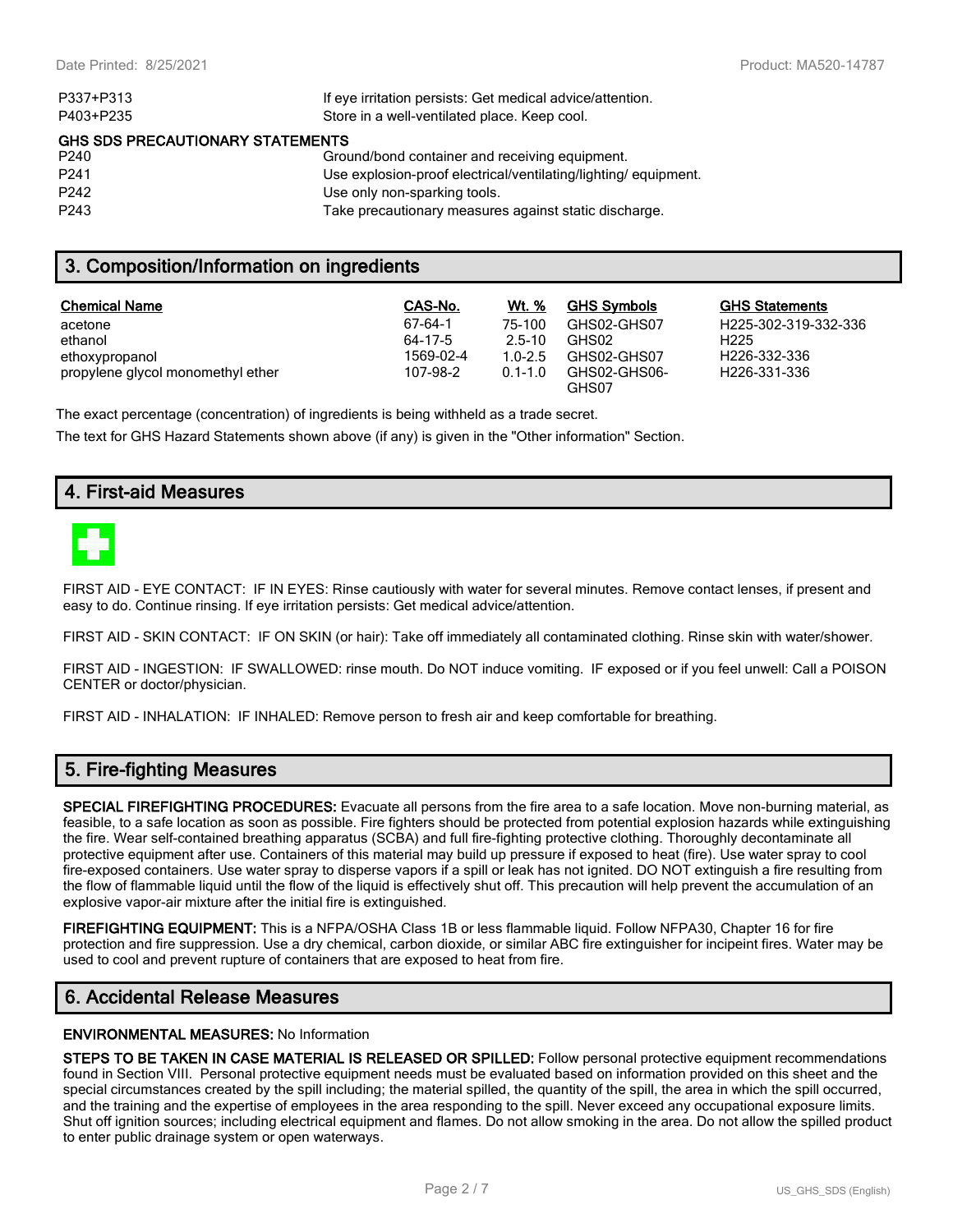# **7. Handling and Storage**



**HANDLING:** Avoid inhalation and contact with eyes, skin, and clothing. Wash hands thoroughly after handling and before eating or drinking. In keeping with safe handling practices, avoid ignition sources (smoking, flames, pilot lights, electrical sparks); ground and bond containers when transferring the material to prevent static electricity sparks that could ignite vapor and use spark proof tools and explosion proof equipment. Empty containers may retain product residue or vapor. Do not pressurize, cut, weld, braze, solder, drill, grind, or expose container to heat, flame, sparks, static electricity, or other sources of ignition. Any of these actions can potentially cause an explosion that may lead to injury.

**STORAGE:** Keep containers closed when not in use. Store in cool well ventilated space away from incompatible materials.

# **8. Exposure Controls/Personal Protection**

| Ingredients with Occupational Exposure Limits |                      |                       |                     |                         |  |  |
|-----------------------------------------------|----------------------|-----------------------|---------------------|-------------------------|--|--|
| <b>Chemical Name</b>                          | <b>ACGIH TLV-TWA</b> | <b>ACGIH-TLV STEL</b> | <b>OSHA PEL-TWA</b> | <b>OSHA PEL-CEILING</b> |  |  |
| acetone                                       | $250$ ppm            | 500 ppm               | $1000$ ppm          | N.D.                    |  |  |
| ethanol                                       | N.D.                 | $1000$ ppm            | $1000$ ppm          | N.D.                    |  |  |
| ethoxypropanol                                | 50 ppm               | $200$ ppm             | N.D.                | N.D.                    |  |  |
| propylene glycol monomethyl ether             | 50 ppm               | $100$ ppm             | N.D.                | N.D.                    |  |  |

**Further Advice: MEL = Maximum Exposure Limit OES = Occupational Exposure Standard SUP = Supplier's Recommendation Sk = Skin Sensitizer N.E. = Not Established N.D. = Not Determined**

#### **Personal Protection**



**RESPIRATORY PROTECTION:** Use adequate engineering controls and ventilation to keep levels below recommended or statutory exposure limits. If exposure levels exceed limits use appropriate approved respiratory protection equipment.

**SKIN PROTECTION:** Wear chemical resistant footwear and clothing such as gloves, an apron or a whole body suit as appropriate.



**EYE PROTECTION:** Wear chemical-resistant glasses and/or goggles and a face shield when eye and face contact is possible due to splashing or spraying of material.



**OTHER PROTECTIVE EQUIPMENT:** No Information



**HYGIENIC PRACTICES:** It is good practice to avoid contact with the product and/or its vapors, mists or dust by using appropriate protective measures. Wash thoroughly after handling and before eating or drinking.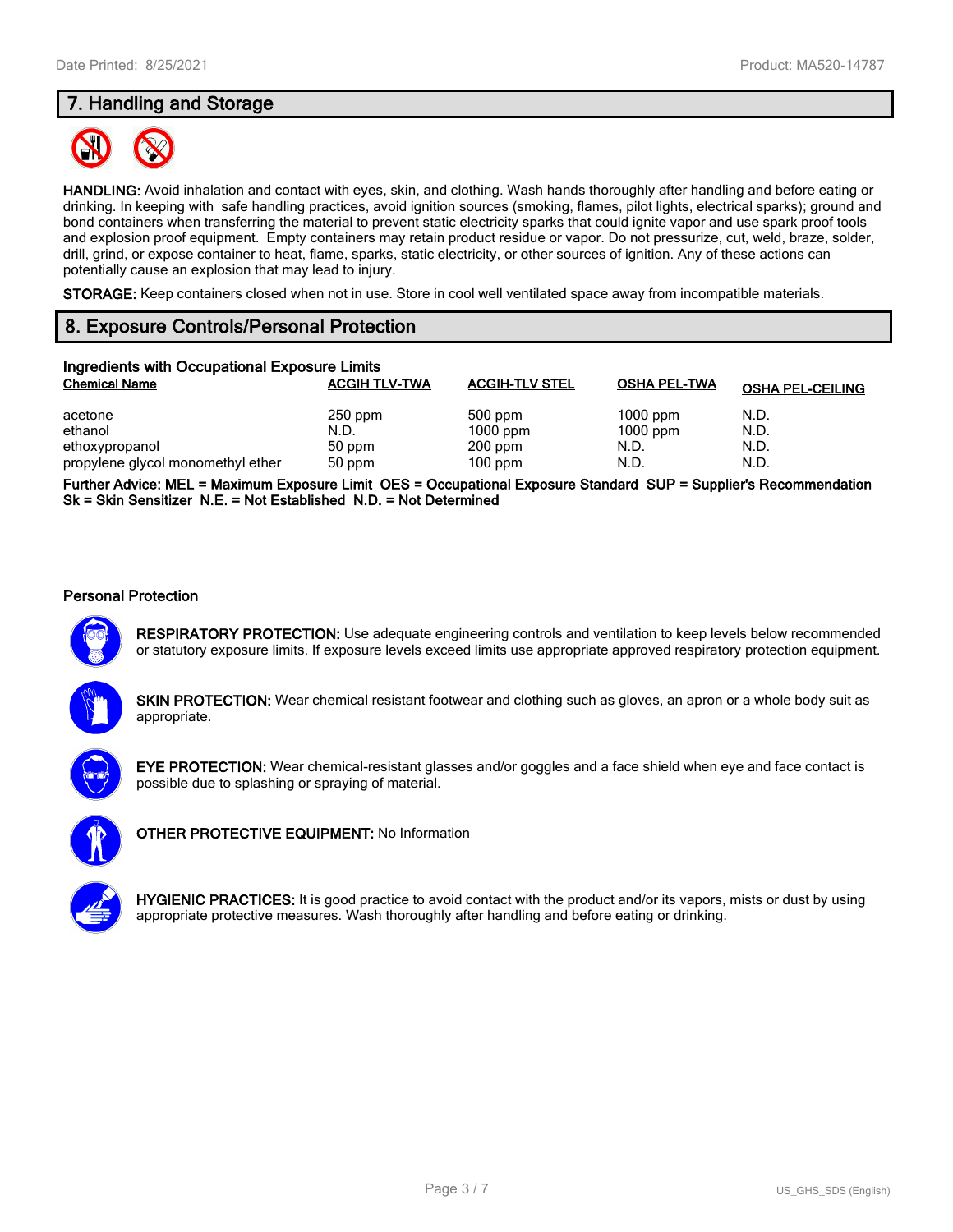**N.I. = No Information**

# **9. Physical and Chemical Properties**

| Appearance:                    | Colored Liquid             | <b>Physical State:</b>                      | <b>LIQUID</b>  |
|--------------------------------|----------------------------|---------------------------------------------|----------------|
| Odor:                          | <b>Strong Solvent</b>      | <b>Odor Threshold:</b>                      | Not determined |
| Density, g/cm3:                | 0.823                      | pH:                                         | Not determined |
| Freeze Point, °F:              | Not determined             | Viscosity:                                  | Not determined |
| <b>Solubility in Water:</b>    | Not determined             | Partition Coefficient, n-octanol/<br>water: | Not determined |
| Decomposition temperature, °F: | Not determined             | <b>Explosive Limits, %:</b>                 | Not determined |
| Boiling Range, °F:             | $>100$ °F                  | Flash Point, °F:                            | -4 $\degree$ F |
| Combustibility:                | <b>Supports Combustion</b> | Auto-Ignition Temperature, °F:              | Not determined |
| <b>Evaporation Rate:</b>       | Faster than Diethyl Ether  | Vapor Pressure, mmHq:                       | Not determined |
| <b>Vapor Density:</b>          | Not determined             |                                             |                |

# **10. Stability and reactivity**

**STABILITY:** Stable under normal conditions.

**CONDITIONS TO AVOID:** Heat, flames and sparks.

**INCOMPATIBILITY:** Acids, Bases, Oxidizing agents

**HAZARDOUS DECOMPOSITION PRODUCTS:** Not determined.

# **11. Toxicological information**

**Practical Experiences**

**EMERGENCY OVERVIEW:** No Information

**EFFECT OF OVEREXPOSURE - EYE CONTACT:** No Information

**EFFECT OF OVEREXPOSURE - INGESTION:** No Information

**EFFECT OF OVEREXPOSURE - INHALATION:** No Information

**EFFECT OF OVEREXPOSURE - SKIN CONTACT:** No Information

**CARCINOGENICITY:** No Information

#### **PRIMARY ROUTE(S) OF ENTRY:**

**Eye Contact, Skin Contact, Inhalation**

# **Acute Toxicity Values**

**The acute effects of this product have not been tested. Data on individual components are tabulated below**

| CAS-No. | <b>Chemical Name</b> |
|---------|----------------------|
| 67-64-1 | acetone              |

**Casary Chemical Chemical LD50 Chemical LD50 Vapor LC50** 1800 mg/kg Rat 20000 mg/kg Rabbit 50.1 mg/L Rat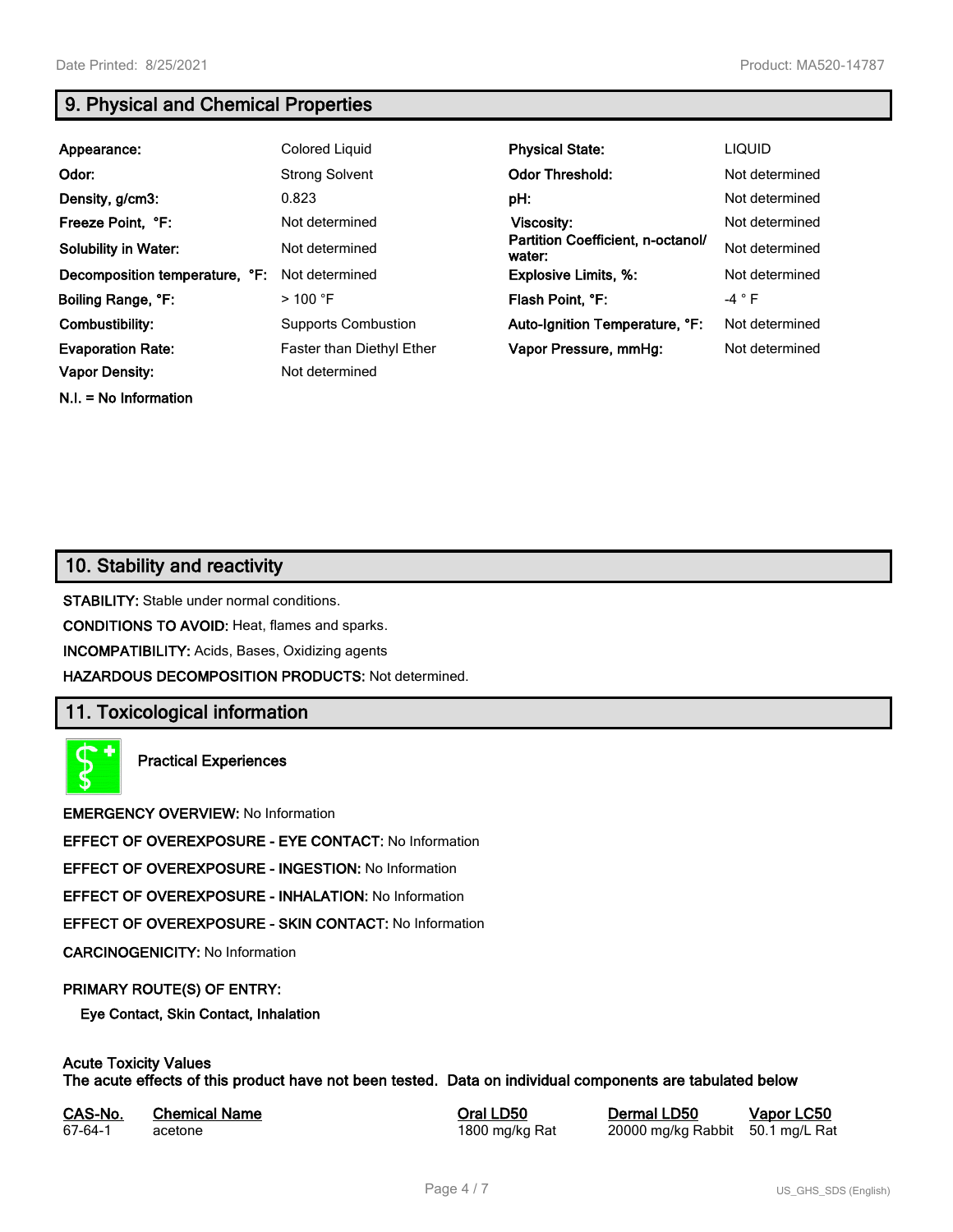| 64-17-5   | ethanol                           | 7060 mg/kg Rat | 15,800 mg/kg                   | 124.7 mg/L Rat |
|-----------|-----------------------------------|----------------|--------------------------------|----------------|
| 1569-02-4 | ethoxypropanol                    | 4400 mg/kg Rat | 8100 mg/kg Rabbit              | - 15           |
| 107-98-2  | propylene glycol monomethyl ether | 5000 mg/kg Rat | 13000 mg/kg Rabbit >6 mg/L Rat |                |

#### **N.I. = No Information**

## **12. Ecological information**

**ECOLOGICAL INFORMATION:** Ecological evaluation of this material has not been performed; however, do not allow the product to be released to the environment without governmental approval/permits.

## **13. Disposal Information**



**Product**

**DISPOSAL METHOD:** Waste from this material may be a listed and/or characteristic hazardous waste. Dispose of material, contaminated absorbent, container and unused contents in accordance with local, state, and federal regulations.

**STEPS TO BE TAKEN IN CASE MATERIAL IS RELEASED OR SPILLED:** Follow personal protective equipment recommendations found in Section VIII. Personal protective equipment needs must be evaluated based on information provided on this sheet and the special circumstances created by the spill including; the material spilled, the quantity of the spill, the area in which the spill occurred, and the training and the expertise of employees in the area responding to the spill. Never exceed any occupational exposure limits. Shut off ignition sources; including electrical equipment and flames. Do not allow smoking in the area. Do not allow the spilled product to enter public drainage system or open waterways.

## **14. Transport Information**

#### **SPECIAL TRANSPORT PRECAUTIONS:** No Information

**DOT:** CONSUMER COMMODITY

**IATA:** UN1263, PAINT, 3, II

**IMDG:** UN1263, PAINT, 3, II

## **15. Regulatory Information**

## **U.S. Federal Regulations:**

#### **CERCLA - SARA Hazard Category**

This product has been reviewed according to the EPA 'Hazard Categories' promulgated under Sections 311 and 312 of the Superfund Amendment and Reauthorization Act of 1986 (SARA Title III) and is considered, under applicable definitions, to meet the following categories:

Fire Hazard, Acute Health Hazard

#### **SARA SECTION 313**

This product contains the following substances subject to the reporting requirements of Section 313 of Title III of the Superfund Amendment and Reauthorization Act of 1986 and 40 CFR part 372:

No Sara 313 components exist in this product.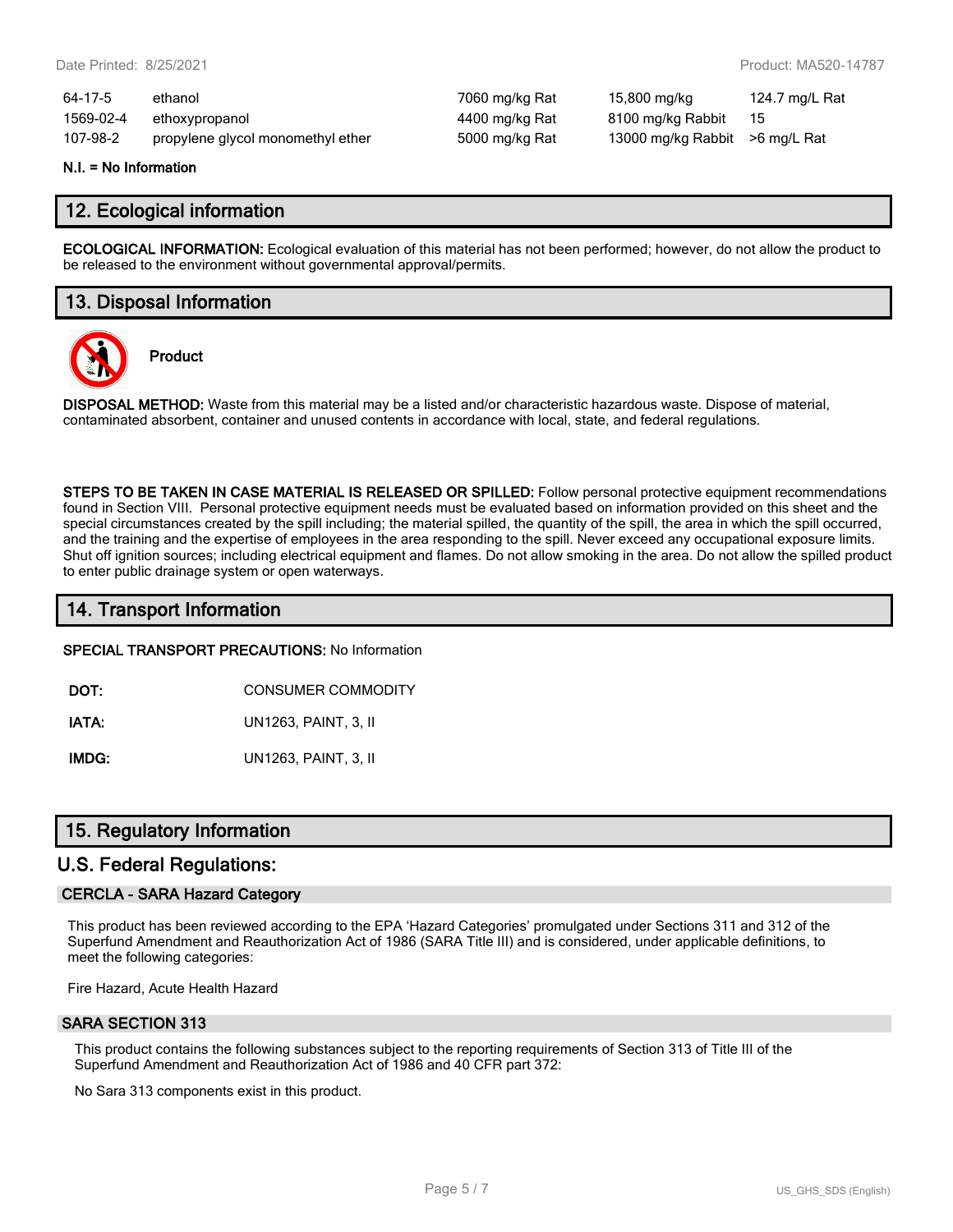#### **TOXIC SUBSTANCES CONTROL ACT**

This product contains the following chemical substances subject to the reporting requirements of TSCA 12(B) if exported from the United States:

No TSCA components exist in this product.

# **U.S. State Regulations:**

## **CALIFORNIA PROPOSITION 65**

No listed chemicals.

| 16. Other Information                                                                                                                                                                                                                                                                          |                                                                                                                                                                                                                  |                |             |   |                             |                         |
|------------------------------------------------------------------------------------------------------------------------------------------------------------------------------------------------------------------------------------------------------------------------------------------------|------------------------------------------------------------------------------------------------------------------------------------------------------------------------------------------------------------------|----------------|-------------|---|-----------------------------|-------------------------|
| <b>Supersedes Date:</b><br><b>Revision Date:</b><br>7/22/2021<br>Reason for revision:<br><b>Product Composition Changed</b><br>Substance and/or Product Properties Changed in Section(s):<br>02 - Hazards Identification<br>09 - Physical & Chemical Information<br>16 - Other Information     |                                                                                                                                                                                                                  |                |             |   | 9/9/2019                    |                         |
| Datasheet produced by:                                                                                                                                                                                                                                                                         | <b>Regulatory Department</b>                                                                                                                                                                                     |                |             |   |                             |                         |
| <b>HMIS Ratings:</b><br>$\overline{2}$<br>Health:                                                                                                                                                                                                                                              | <b>Flammability:</b>                                                                                                                                                                                             | $\overline{3}$ | Reactivity: | 0 | <b>Personal Protection:</b> | $\overline{\mathsf{x}}$ |
| Volatile Organic Compounds, gr/ltr:<br>Text for GHS Hazard Statements shown in Section 3 describing each ingredient:<br>H <sub>225</sub><br>H226<br>H302<br>H319<br>H331<br>H332<br>H336<br>Icons for GHS Pictograms shown in Section 3 describing each ingredient:<br>GHS02<br>GHS06<br>GHS07 | Highly flammable liquid and vapour.<br>Flammable liquid and vapour.<br>Harmful if swallowed.<br>Causes serious eye irritation.<br>Toxic if inhaled.<br>Harmful if inhaled.<br>May cause drowsiness or dizziness. |                | 839         |   |                             |                         |